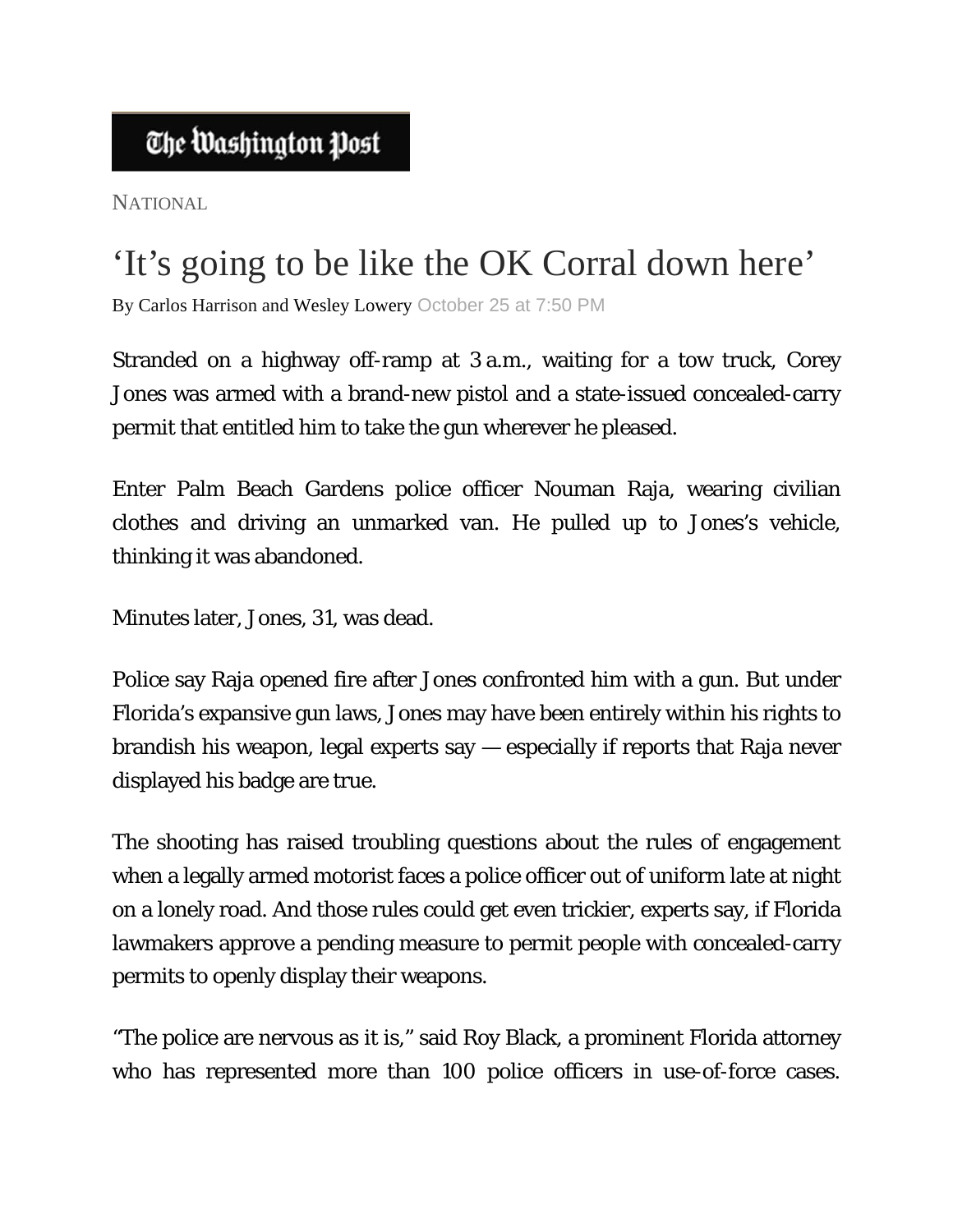"Everyone walking around with guns? It's going to be like the OK Corral down here."

"The horror" of the Jones shooting, Black said, is that "both men could have been acting perfectly legally and it still ended up in tragedy."

State officials are investigating the Oct. 18 shooting, as is the Palm Beach County sheriff. Few details have been released, and Jones's family is demanding answers. They have hired a stable of attorneys, including Benjamin Crump, the Florida lawyer who represents the family of slain Ferguson, Mo., teen Michael Brown and slain Florida teen Trayvon Martin.

Last week, Jones's family held a news conference on the steps of the Palm Beach County Courthouse. "I raised my children to be respectable and to respect the law. I always tell them to stay humble," his father, Clinton Jones Sr., tearfully told reporters. "Today, I need some answers. I need to know why. Why my son is gone today."

Though Corey Jones was black and the officer who shot him was not, his brother, Clinton Jones Jr., urged reporters not to view the shooting as "a black thing."

"My brother did not see color. I don't see color," he said, noting that his wife is white. "So, no disrespect to Black Lives Matter: All lives matter."

Jones, who had no criminal record, came from a large family in the Palm Beach area. Several relatives are members of the clergy, and Clinton Jr. briefly played pro football with the New England Patriots. Corey worked as an assistant manager at the Delray Beach Housing Authority, relatives said, but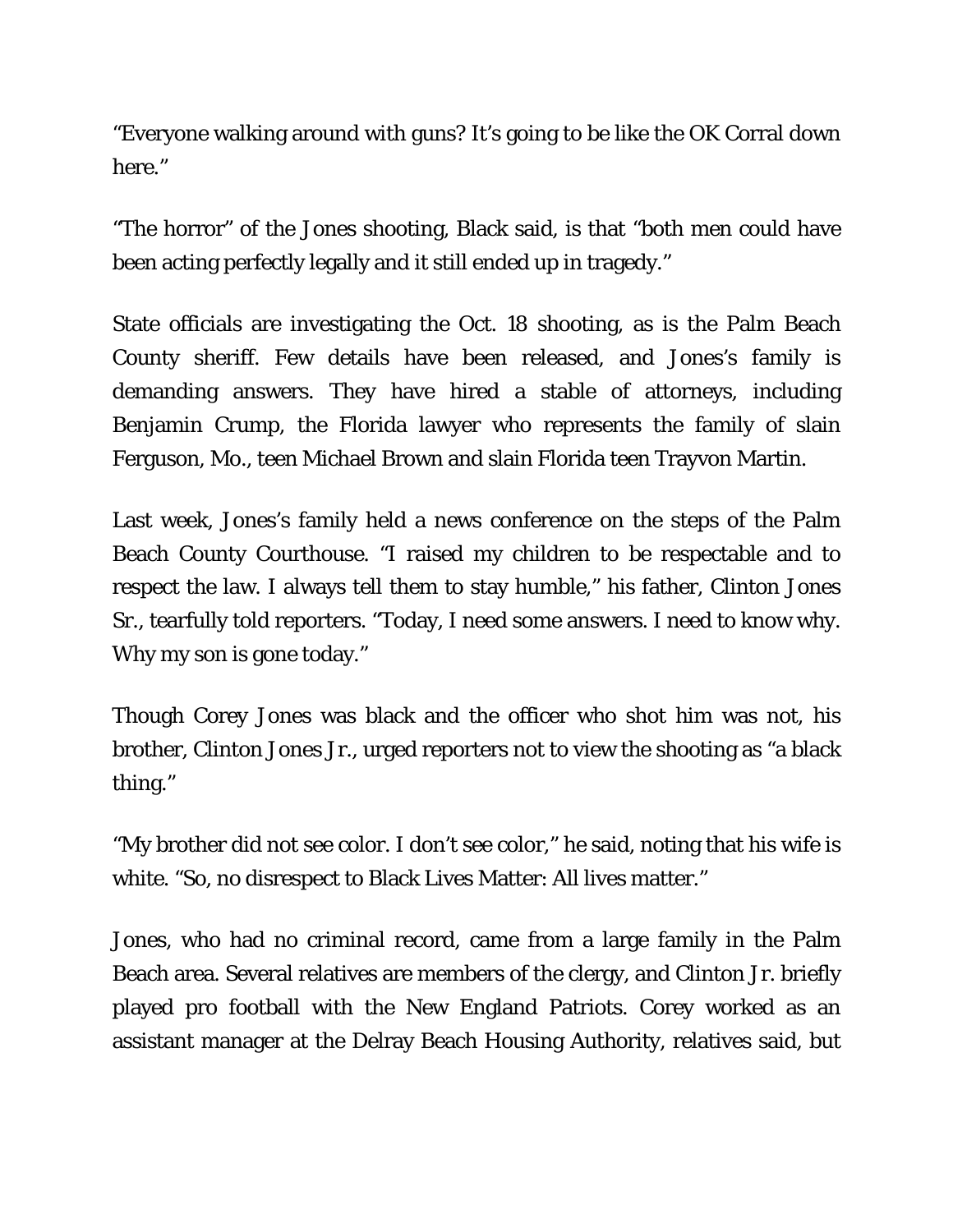his passion was drumming. He played at his church in Boynton Beach and with a local reggae band known as the Future Prezidents.

Playing with the band, Crump said, meant Jones often drove around with cash and "thousands of dollars worth of equipment." More than two years ago, he began carrying a gun for protection.

Crump said that Jones had obtained a concealed-weapons permit and that he bought a new pistol on Oct. 15. The box and the paperwork were still in Jones's vehicle the next weekend when the band played at a Jupiter bar called Johnny Mangos.

Jones was headed home from that gig, driving south on Interstate 95, when his tan Hyundai Santa Fe broke down in Palm Beach Gardens, a wealthy, mostly white city best known as the home of the Professional Golfers' Association of America.

About 1:45 a.m., Jones pulled off the highway and called the band's bassist, Mathew Huntsberger, asking him to bring oil. When that didn't help, the two men pushed the SUV to the side of the road, and Jones called for a tow truck.

"I asked him if he wanted me to stay, but he said no, I should go home," Huntsberger recalled. "After all, the tow truck was supposedly on the way."

Huntsberger said he last saw his friend about 2:30 a.m., sitting in the car with the door open, the radio on, clearly lit by a nearby streetlight. He did not see a gun.

Meanwhile, Raja, 38, was working a plainclothes burglary detail in a nearby hotel parking lot. He has been a police officer since at least 2008, when he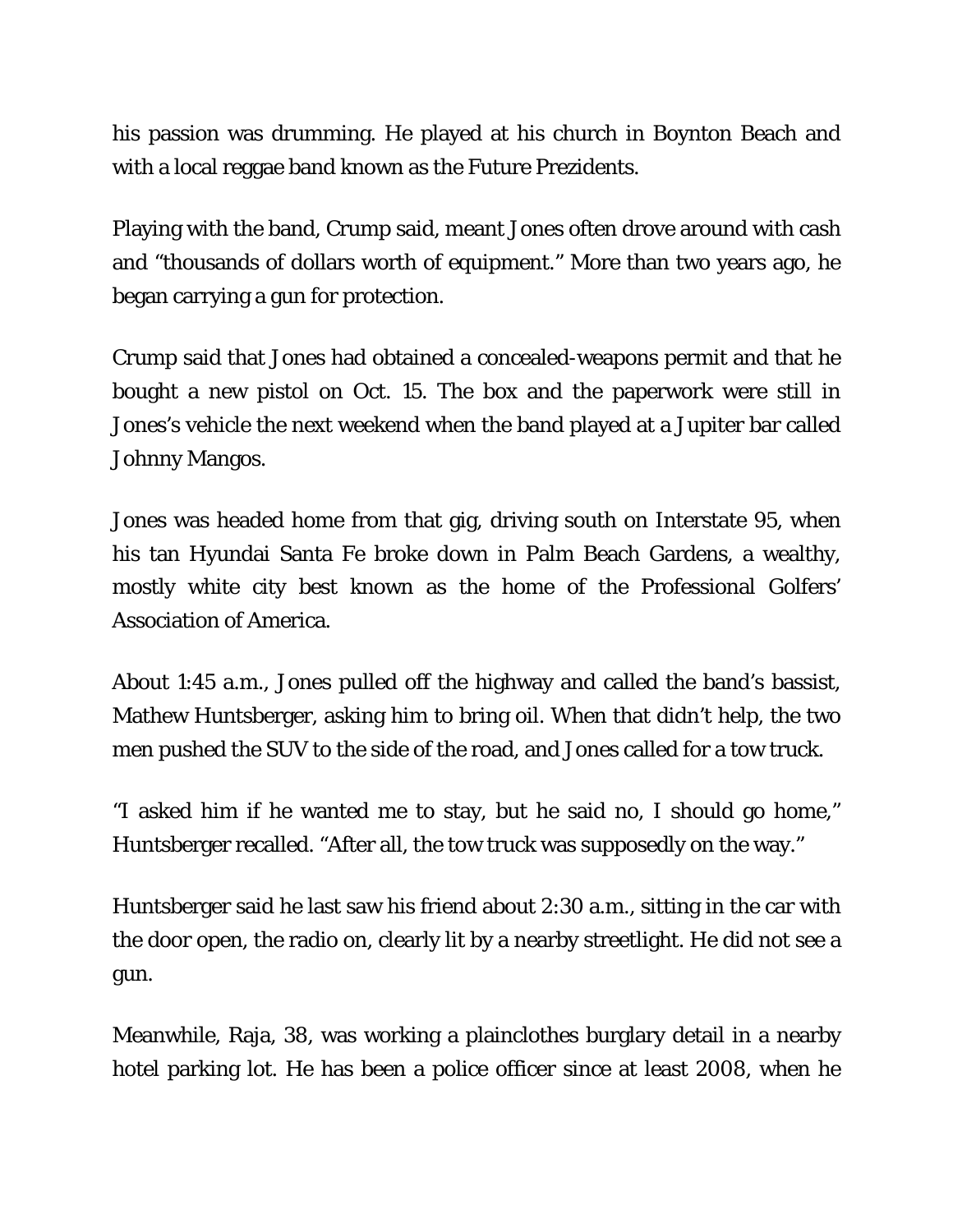worked in nearby Atlantis, and had joined the Palm Beach Gardens force in April.

About 3:15 a.m., police said, Raja stopped his unmarked van near Jones's SUV "to investigate what he believed to be an abandoned vehicle." Raja then was "suddenly confronted by an armed subject" and opened fire, police said.

Raja fired six shots, Crump and other attorneys for the Jones family said after meeting with the state attorney handling the case. Jones was found dead 80 to 100 feet from his SUV. He had been hit three times, Crump said, once in each arm and, fatally, in the chest.

Police found his gun lying on the ground, unfired.

Crump said the family was also told that Raja never showed his badge.

"We believe Corey went to his grave not knowing if this was a real cop," Crump said. "Why didn't he identify himself? Why didn't he show the badge? He rode up on him in an unmarked white van with tinted windows. He doesn't know if he's about to be mugged, if he's about to be robbed, if he's about to be killed."

Law enforcement consultant Steve Ijames, a former assistant police chief in Springfield, Mo., said the issue of identification has long been problematic, particularly for plainclothes officers.

"I don't think it's unreasonable for a citizen at 3 a.m. on the side of the road to be skeptical of someone pulling up. I would be," Ijames said. Even if Raja did show a badge, "from 15 feet away, that could be something you bought in the dime store."